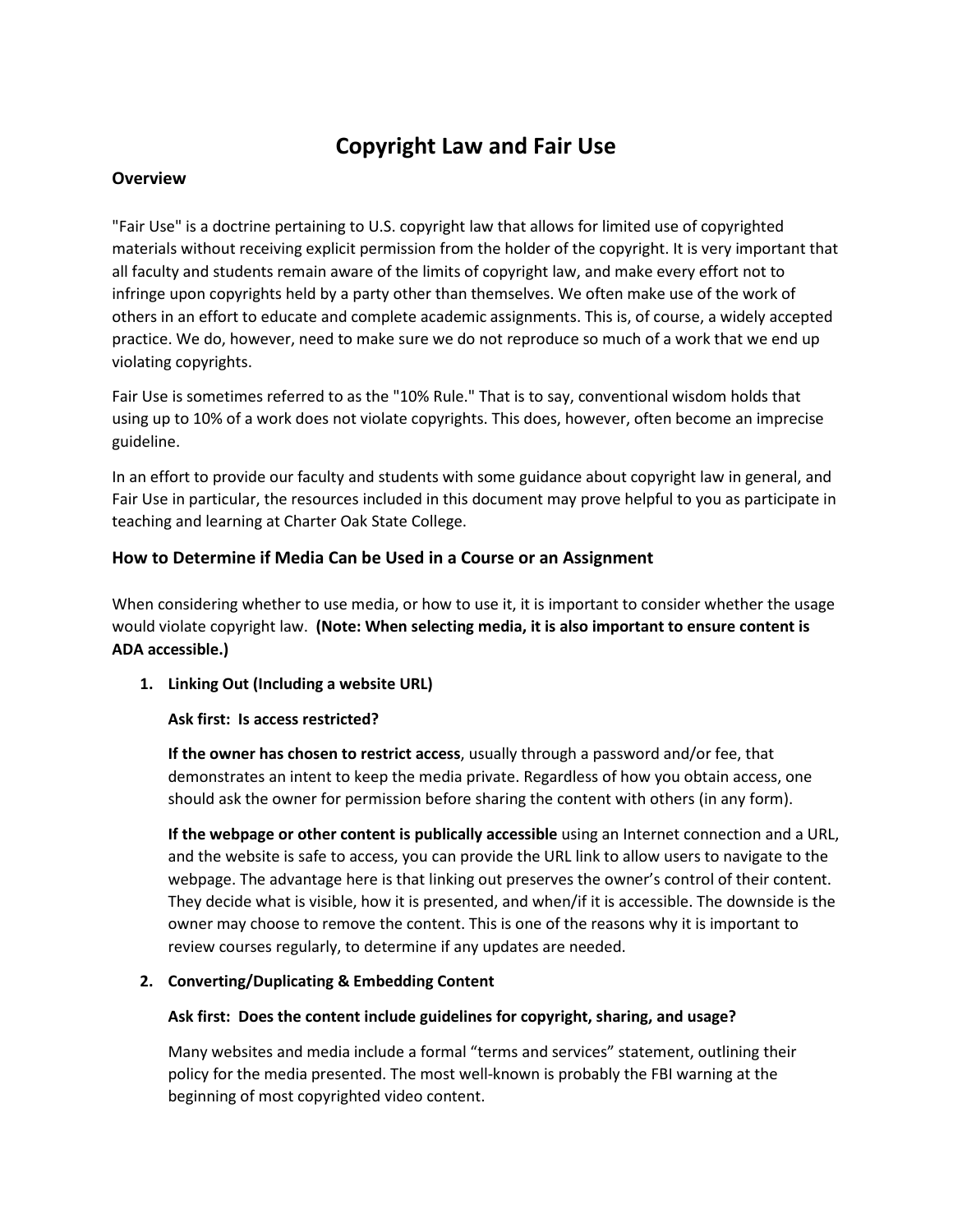Any time you create a new instance of the content, you are either converting and/or duplicating. This includes:

- Saving a webpage or file to your computer.
- Copying and pasting content from a webpage to a local file, i.e. a Word Document.
- Editing/modifying the content
- Saving the content as a new file format
- Uploading/posting the content/file(s)

#### **Please keep in mind:**

- The absence of a statement does not grant any form of permission.
- If someone chooses to make something and does not provide guidelines, it is generally safe to use, so long as usage qualifies as "fair use" (more info on fair use below).
- If the owner does offer guidelines, either as part of the media or by contacting you, it is important to respect their wishes.
- Always look for a copyright statement or terms & services statement, and follow whatever guidelines are provided by the owner when using their content (if you choose to use it).

#### **3. What is Fair Use?**

Fair use is a situation where someone is exempt from copyright due to extenuating circumstances.

# **Ask first:**

- Does the source/owner prohibit duplication and/or distribution in their terms and services/policy statement? If the answer is yes, do not proceed.
- What is the current status of the content? If it is unpublished or recently published, owners are less likely to tolerate any form of duplication or distribution.
- How much of the content is being duplicated & distributed? (Specifics below in 4. How much can you use?)
- To what extent does this represent a significant financial loss for the owner? Are they currently selling the content? If the answer is yes, do not proceed.
- Was the content made publicly available for free? If yes, then the question of fair use is less likely to be an issue, though the owner may still contact you.

## **4. Fair Use-How much can you use?**

- In general, in regards to text, the following are usually acceptable:
- A single chapter from a book
- An excerpt that represents 2 pages or less, or 10% of the work (or less).
- A poem totaling 250 words or less.
- An article, essay, or short story of 2,500 words or less.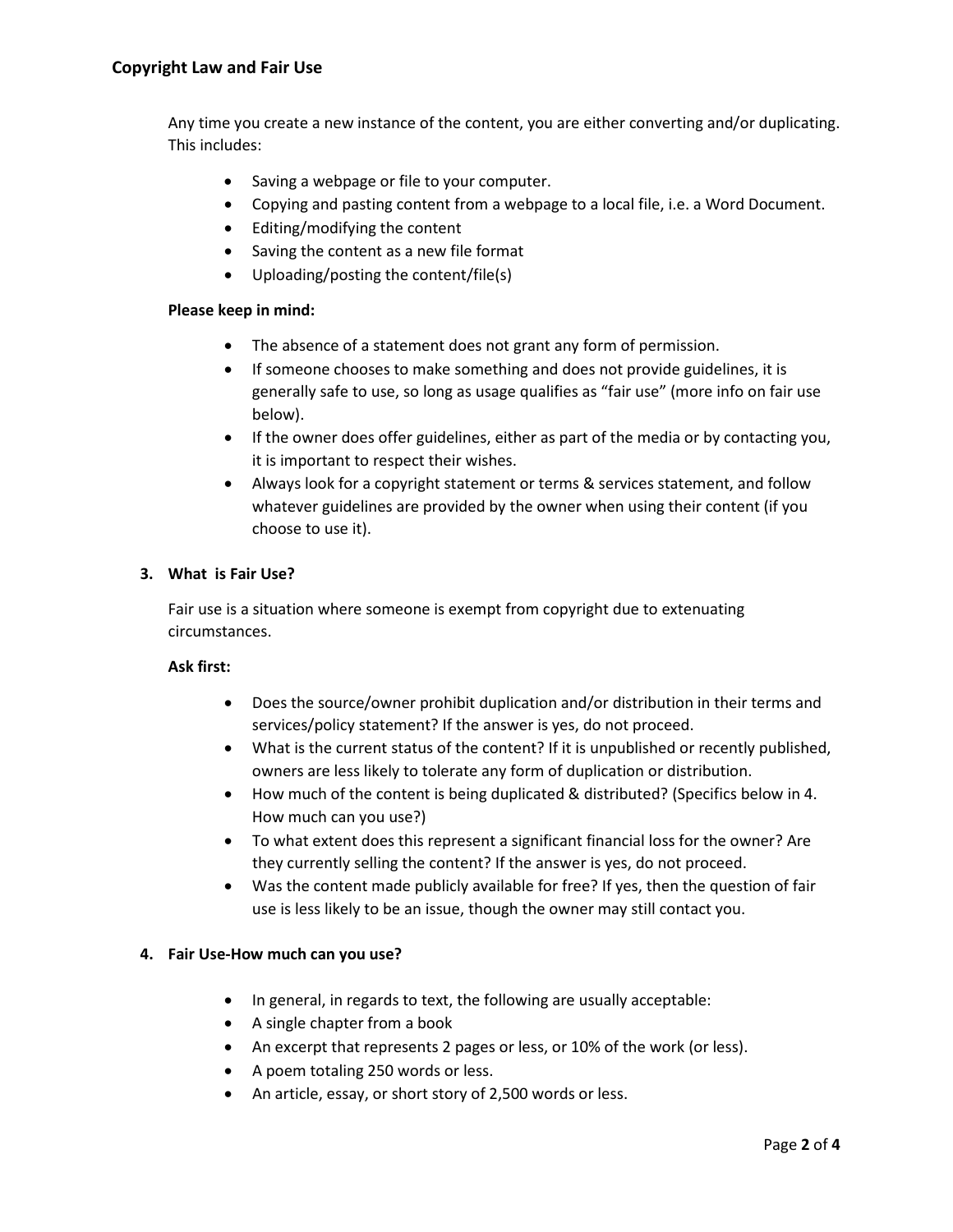• A single graph, chart, diagram, or image from a magazine or newspaper.

## **5. What are Fair Use Violations?**

Any of the following can represent a fair use violation:

- Duplicating and distributing content means audiences do not have to pay the owner.
- Continuing to distribute the same content for years.
- Charging a fee for the duplication and/or distribution of copies.

Note: There are no official specifications for what will violate fair use, but the above are some common examples of what has been cited as the reason for specific violations.

#### **6. What are Best Practices?**

- Do not duplicate/distribute anything that is currently being sold or using restricted access.
- Avoid using special software to duplicate content.
- Keep portions small (unless the content itself is small in length/size).

## **Sources**

- 107 Limitations on exclusive rights: Fair Use [\(https://www.copyright.gov/title17/92chap1.html#107\)](https://www.copyright.gov/title17/92chap1.html#107)
- More Information on Fair Use [\(https://www.copyright.gov/fair-use/more-info.html\)](https://www.copyright.gov/fair-use/more-info.html)

## **Tools to Determine Copyright Requirements**

• Exceptions for Instructors in U.S. Copyright Law [\(https://librarycopyright.net/resources/exemptions/index.php#\)](https://librarycopyright.net/resources/exemptions/index.php) - This is an interactive slide show that helps you to assess if your intended use falls under copyright exceptions or not.

#### **Fair Use**

To see U.S. Copyright Law in its entirety, read Circular 92. Section 107 of Title 17 of the United States Code covers Fair Use. Section 17 states:

§ 107 · Limitations on exclusive rights: Fair Use

Notwithstanding the provisions of sections 106 and 106A, the fair use of a copyrighted work, including such use by reproduction in copies or phono records or by any other means specified by that section, for purposes such as criticism, comment, news reporting, teaching (including multiple copies for classroom use), scholarship, or research, is not an infringement of copyright.